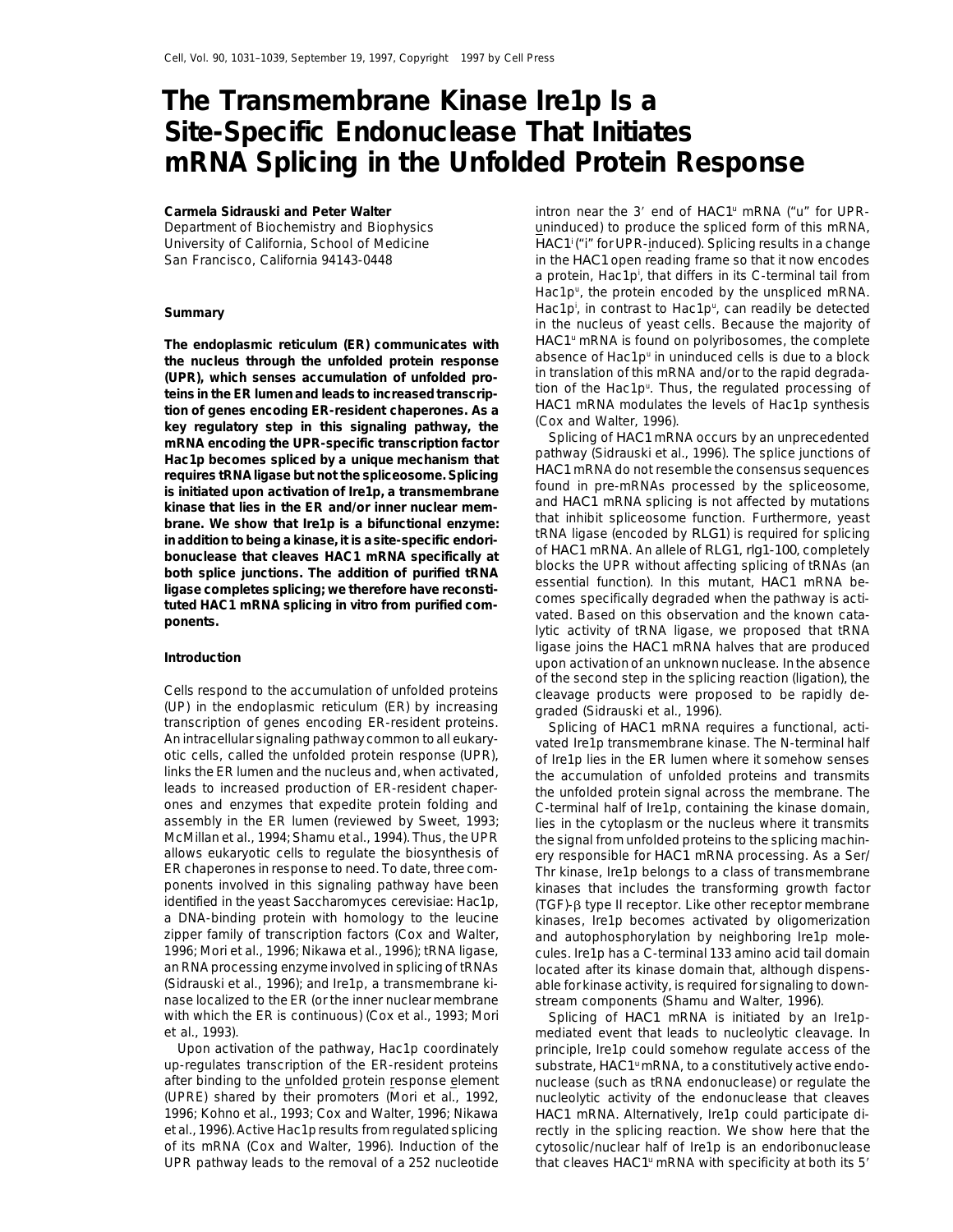

Figure 1. The Cytosolic/Nuclear Portion of Ire1p Has Both Kinase and Nuclease Activity In Vitro

(A) Amino-acid sequence alignment of the C-terminal tail domains of S. cerevisiae Ire1p, a putative C. elegans Ire1p, and human RNase-L. (B) The C-terminal half, kinase+tail (k+t) domains of Ire1p were fused to glutathione S-transferase (GST) and purified from E. coli. The purified GST-Ire1p(k+t) fraction was electrophoresed on an SDS-polyacrylamide gel and stained with Coomassie blue (lane 1) or probed by Western blot analysis using anti-GST antibodies (lane 2). The in vitro kinase activity of the GST-Ire1p(k+t) was assayed by incubating the purified fusion protein in the presence of  $[\gamma^{32}P]$ ATP in kinase buffer (lane 3).

(C) Either GST alone (lanes 1–3) or GST-Ire1p (lanes 4–8) were incubated in kinase buffer with in vitro transcribed *HAC1u* 600 RNA for the time indicated. In vitro transcribed *actin* RNA and spliced *HAC1i* 348 RNA were used as controls for Ire1p nuclease specificity (lanes 9–10 and lanes 11–12, respectively). The products of the reaction were fractionated on denaturing 5% polyacrylamide gels. The icons indicate the different products of the cleavage reaction:  $5'$  exon + intron,  $3'$  exon + intron, intron,  $5'$  exon, and  $3'$  exon.

(D) GST-Ire1p(k+t) was incubated for 30 minutes with *HAC1<sup>u</sup>* 508 RNA containing the same 5' exon and intron as *HAC1<sup>u</sup>* 600 RNA, but a smaller 3' exon. The asterisk indicates an additional cleavage product that does not correspond to any of the expected HAC1 mRNA fragments and that has not been identified.

(E) The GST-Ire1p(k1t) fusion protein was incubated with in vitro transcribed *HAC1u* 600 RNA in the absence of ribonucleotide (lane 1) or in the presence of 2 mM ATP (lane 2), 2 mM ADP (lane 3), 2 mM AMP-PNP (lane 4), or 2 mM GTP (lane 5). The reaction products were resolved as described above.

and 3' splice junctions. Indeed, when combined in vitro, be a nuclease (Bork and Sander, 1993; Sidrauski et al., Ire1p and purified tRNA ligase are sufficient to catalyze 1996). This proposal was particularly appealing as a key

# **Ire1p Is a Site-Specific Endonuclease** its splicing reaction.

Amino acid alignments reveal significant sequence simi- To this end, we expressed the cytoplasmic/nuclear larity between the C-terminal tail domain of Ire1p (lo- portion of Ire1p consisting of its kinase and C-terminal cated C-terminal to the kinase domain) and mammalian tail domains  $(k+t)$  as a fusion protein with glutathione RNase L, a nuclease that also contains a kinase domain S-transferase (GST) in E. coli. The fusion protein, henceand is, like Ire1p, activated by oligomerization (Zhou et forth referred to as GST-Ire1(k+t), was soluble in E. coli al., 1993; Dong and Silverman, 1995) (Figure 1A). These lysates and was purified in a single step using glutathistriking similarities, both in sequence and mechanism one-Sepharose affinity chromatography. The purified of activation, led to the speculation that Ire1p might also protein fraction contained a major 85 kDa band, the

accurate splicing of *HAC1* mRNA. step in the UPR pathway involves Ire1p-dependent but spliceosome-independent splicing of *HAC1<sup>u</sup>* mRNA. We **Results** therefore decided to test directly whether Ire1p is the nuclease that cleaves *HAC1u* mRNA as the first step of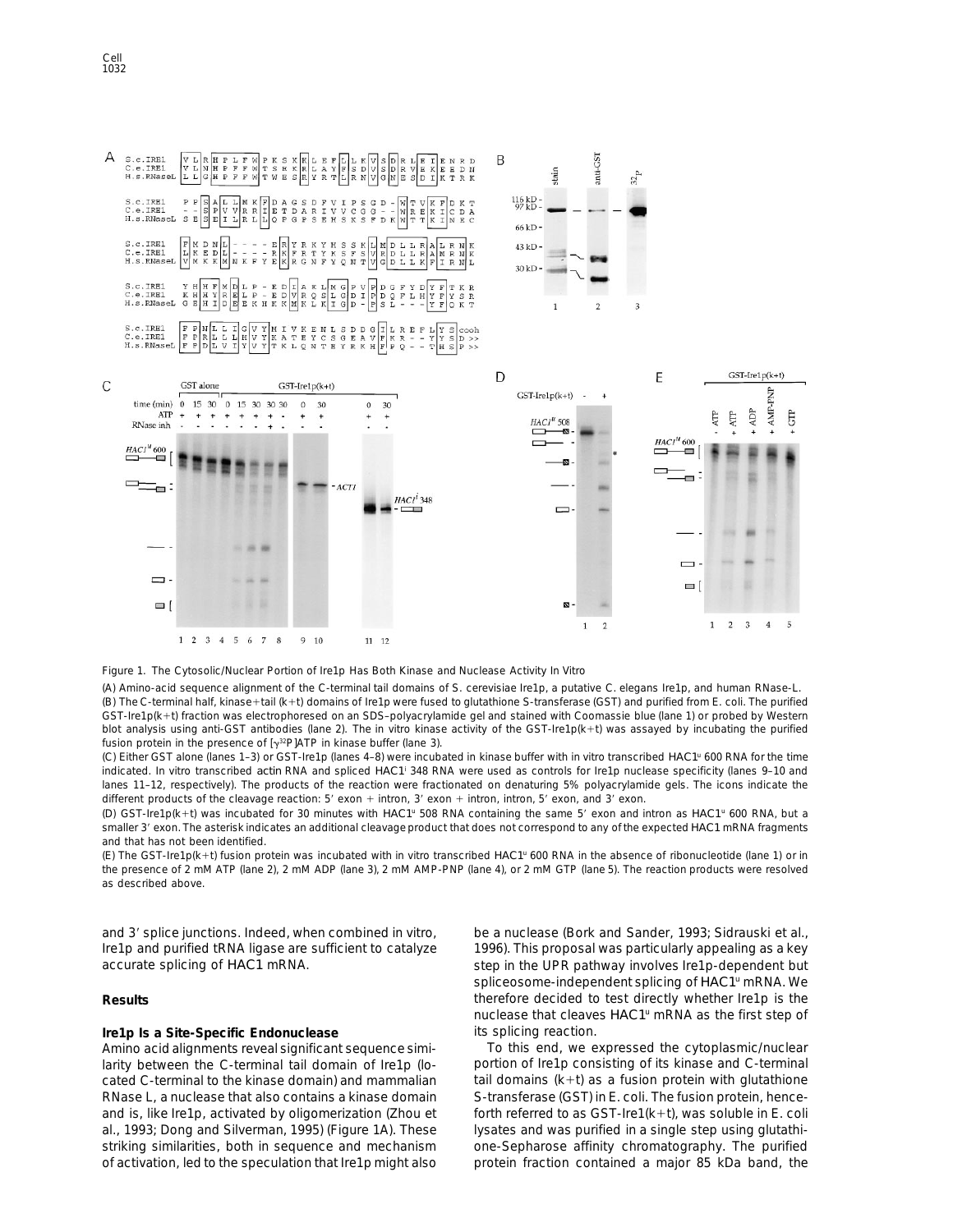expected molecular weight for  $GST-Ire1(k+t)$ , as well Taken together, these results show that the transmemas smaller products (Figure 1B, lane 1). The 85 kDa brane kinase Ire1p is, in fact, an endonuclease that speband and the smaller products bound anti-GST antibod- cifically cleaves *HAC1u* RNA at or close to both splice ies (Figure 1B, lane 2); the smaller products are likely junctions. GST-derived breakdown products that copurified on the Given that the kinase activity of Ire1p is required in affinity column. Importantly, the kinase domain of GST- vivo for signaling in the UPR pathway, we reasoned Ire1( $k+t$ ) was enzymatically active, as shown by its auto- that the nuclease activity of Ire1p may also require the phosphorylation activity upon incubation with  $\gamma$ -[<sup>32</sup>P]ATP function of the kinase domain of Ire1p. Indeed, a fusion

Ire1(k+t), we prepared a 600 nucleotide RNA substrate when tested for nuclease activity on *HAC1<sup>u</sup>* mRNA (not *HAC1u* mRNA (not *HAC1u* mRNA (not *HAC1u* mRNA (not *HAC1u* mRNA (not (*HAC1*<sup>u</sup> 600 RNA) consisting of the *HAC1* intron (252 shown). Further support for this notion came from the<br>nucleotides) flanked on both sides by truncated exon sequirement for ATP for cleavage. The reactions disnucleotides) flanked on both sides by truncated exon a requirement for ATP for cleavage. The reactions dis-<br>sequences (181 nucleotides on the 5' side and 167 nu-all cussed above were performed in kinase buffer and sequences (181 nucleotides on the 5' side and 167 nu-<br>cleotides on the 3' side). Labeled HAC1<sup>"</sup> 600 RNA was a some contained ATP: when ATP was omitted no cleavcleotides on the 3' side). Labeled *HAC1*<sup>u</sup> 600 RNA was hence contained ATP; when ATP was omitted, no cleav-<br>prepared by in vitro transcription using T7 RNA polymer-<br>age occurred (Figure 1C, Jane 8), suggesting that the prepared by in vitro transcription using T7 RNA polymer-<br>ase in the presence of  $\alpha$ -[<sup>32</sup>P]UTP. Gel-purified *HAC1<sup>u</sup>* age occurred (Figure 1C, lane 8), suggesting that the ase in the presence of  $\alpha$ -["P]OTP. Gel-purified *HACT"*<br>
600 RNA always migrated as a set of multiple bands,<br>
even on denaturing gels run at elevated temperatures,<br>
presumably due to strong secondary structure (e.g., Fi new bands that resulted from cleavage of the substrate<br>
RNA. These bands were not obtained if purified GST<br>
was used in the reaction mixture in place of the GST-<br>
lre1(k+t) fusion protein (Figure 1C, lanes 1-3). Moreover,<br> a substrate commonly used for spliceosome-mediated in vitro splicing reactions (Schwer and Guthrie, 1991), **Ire1p Cleaves** *HAC1u* **600 RNA at the Correct** meither did it cleave an RNA substrate,  $HAC1^i$  348 RNA,<br>
which contained the same 5' and 3' exon sequences as<br>  $HAC1^i$  600 RNA but lacked the 252 nucleotide intron<br>
(Figure 1C, lanes 11 and 12). The nuclease activity of<br>

Figure 1 and all following figures) using RNA substrates 3' exon generated the expected 88 nucleotide product<br>
containing exons of different lengths and point muta-<br>
(Figure 2, lane 4). Again, this fragment was not observe containing exons of different lengths and point mutations that abolish cleavage at either junction (see below). When uncleaved *HAC1*" 600 RNA was used in the reac-<br>As shown in Figure 1D, for example, when a different tion (Figure 2, lane 3). As shown in Figure 1D, for example, when a different tion (Figure 2, lane 3).<br>RNA substrate, HAC1º 508 RNA, which contained a stare from the size of the oligonucleotide fragments gener-RNA substrate, *HAC1<sup>u</sup>* 508 RNA, which contained a shorter, 75 nucleotide 3' exon, was incubated with GST- ated by primer extension, we conclude that GST-Ire1(k+t) Ire1(k+t), the band corresponding to the 3' exon and cleavage of HAC1<sup>u</sup> RNA in vitro occurs at the splice that corresponding to the intron  $+ 3'$  exon shifted in junctions. Previously however, the splice junctions could accordance with the size of the 3' exon (Figure 1D, lane not be assigned without ambiguity because a G residue 2), whereas the bands corresponding to the 5' exon, the at the exon–exon junction in the in vivo spliced *HAC1*<sup>*i*</sup> intron, and the 5' exon  $+$  intron were unchanged (in mRNA (CCAGAAG) could have been derived from either contrast to the *HAC1<sup>u</sup>* 600 RNA, this shorter *HAC1* tran- exon. The data in Figure 2 shows that the excised intron

(Figure 1B, lane 3) (Welihinda and Kaufman, 1996). protein consisting of only the C-terminal tail of Ire1p To test for the suspected nuclease activity of GST- fused to GST but lacking the kinase domain was inactive

age sites do not represent regions that are hypersensitive to nonspecific nucleolytic attack.<br>
The estimated sizes of the *HAC1<sup>+</sup>* 600 RNA fragments<br>
produced upon incubation with GST-Ire1(k+t) corresponding in size to cl

script migrates as a single band on denaturing gels). produced by GST-Ire1( $k+t$ ) contains a 5' G residue, as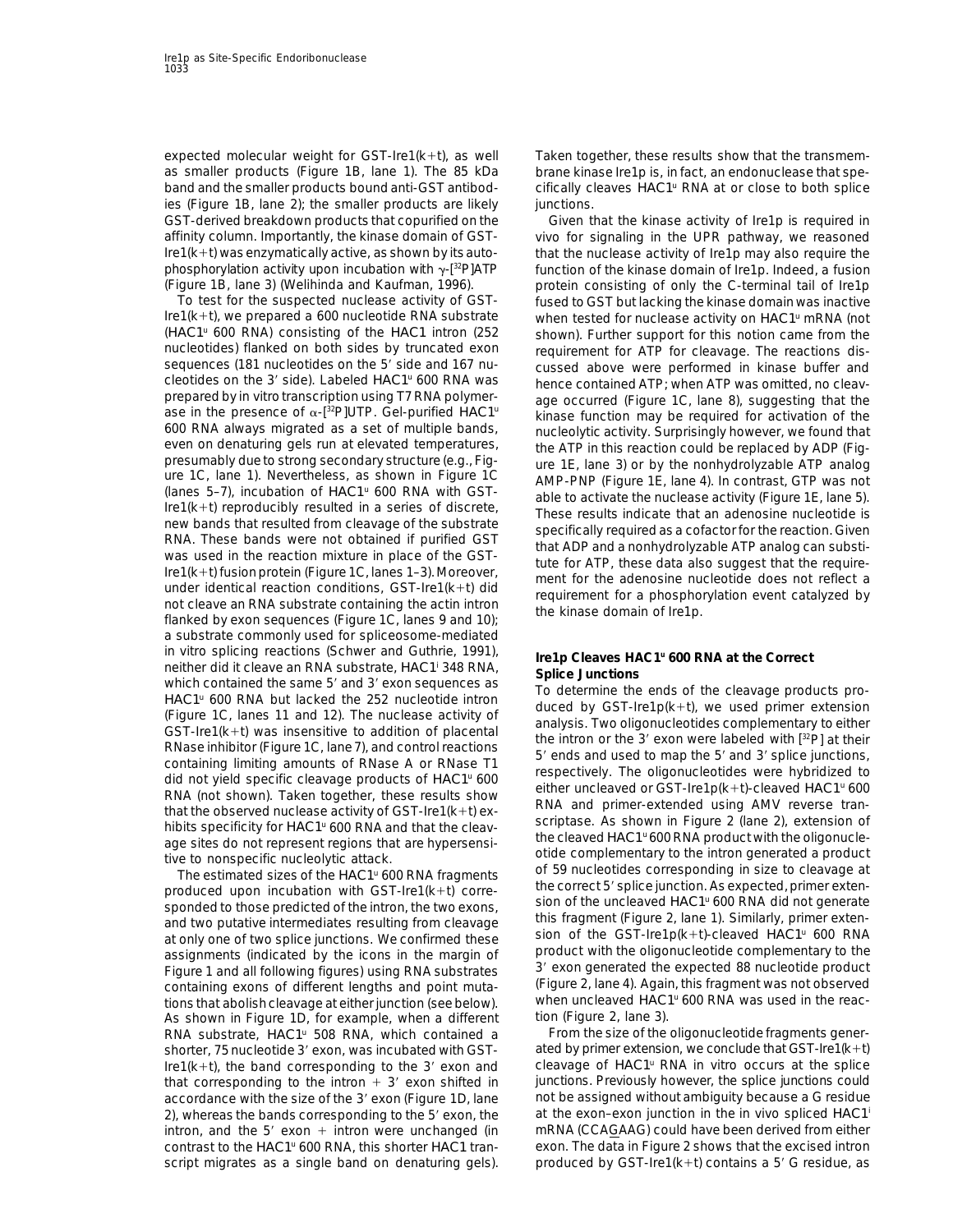

exon–exon junction in spliced  $HAC1'$ mRNA is most likely

ated cleavage reaction, we tested mutant *HAC1<sup>u</sup>* RNAs for their ability to serve as substrates. To this end, we 3B, incubation of *HAC1u[G885C]* 600 RNA with GSTconstructed single G→C point mutations at either the 5' Ire1(k+t) resulted in two products: a band correspond-<br>or the 3' splice junction (hac1/G885C) and hac1/G1137C], ing to the 5' exon + intron and a band corresponding respectively) and tested the phenotype of these muta- to the 3' exon; no bands corresponding to the intron or tions in vivo. Cells that contained *hac1[G885C]* or the 5' exon were observed (Figure 3B, lane 4). Similarly, *hac1[G1137C]* as their only copy of *HAC1* were unable digestion of *HAC1u[G1137C]* 600 RNA resulted in bands to exhibit an unfolded protein response (not shown). corresponding to the intron  $+3'$  exon and the 5' exon; Moreover, as shown in Figure 3A, both mutations abol- no bands corresponding to the intron or the 3' exon ished splicing of *HAC1*<sup>"</sup> mRNA in vivo as assessed by were observed (Figure 3B, lane 6). Thus, point mutations Northern blot analyses of RNA isolated from strains ex-<br>at both the 5' and 3' splice junctions abolished cleavage pressing the mutant *HAC1* alleles. When the UPR was of the corresponding junction both in vivo and in vitro. induced by tunicamycin treatment of these strains, no Thus, by these criteria, the in vivo and in vitro cleavage spliced *HAC1*<sup>*i*</sup> mRNA was produced; instead, partially reactions have indistinguishable substrate requirements. processed *HAC1u* mRNA fragments accumulated. In This observation strongly supports the notion that Ire1p particular, a band corresponding to the 5' exon + intron is the endonuclease that initiates *HAC1*" mRNA splicing accumulated in the strain bearing the *hac1[G885C]* mu- in vivo, and moreover, that cleavage of the two splice tation (Figure 3A, lane 3). This band is present, albeit junctions can occur independently. less pronounced, in UPR-induced wild-type cells (Figure 3A, lane 2; Cox and Walter, 1996). Thus, the G885C **In Vitro Reconstitution of** *HAC1* **mRNA Splicing** mutation blocked cleavage of the 5' splice junction but **from Purified Components** did not affect cleavage of the 3' splice junction. Similarly, As tRNA ligase was previously identified as an essential a band corresponding to the 5' exon alone accumulated component of the UPR pathway (Sidrauski et al., 1996), in the strain expressing *hac1[G1137C]* (Figure 3A, lane we tested next whether splicing of *HAC1<sup>u</sup>* mRNA could 4), suggesting that cleavage at the 3' splice junction be completed in vitro by adding tRNA ligase in addition was blocked. From these data, we conclude that the G  $t$  to GST-Ire1(k+t). To this end, we obtained purified tRNA residues at both the 5' and 3' splice junctions are re- endonuclease and tRNA ligase as a kind gift from Chris quired for cleavage of the respective splice junction in Trotta and John Abelson (Caltech). To test the activity

Figure 2. GST-Ire1p(k+t) Cleaves *HAC1<sup>u</sup>* RNA at the Correct 5' and 3' Splice Junctions In Vitro

Primer extension assay on both uncleaved and cleaved HAC1<sup>u</sup> 600 RNA was performed using oligonucleotides complementary to either the intron (lanes 1 and 2) or the 3' exon (lanes 3 and 4). The oligonucleotides were labeled at their 5' ends using  $[\gamma^{32}P]$ ATP and polynucleotide kinase and then hybridized to uncleaved (lane 1 and 3) or GST-Ire1p( $k+t$ )cleaved *HAC1<sup>u</sup>* 600 RNA (lanes 2 and 4) and extended with AMV reverse trancriptase for 30 min. The products of the reaction were fractionated on a denaturing 8% polyacrylamide gel. Sequencing ladders were used as size markers. Note that the primers used in the sequencing ladders were different from those used to generate the primer extension products.

does the 3' exon. Thus, the G residue found at the vivo. Moreover, cleavage of the 5' splice junction is independent of cleavage at the 3' junction and vice derived from the 3' splice junction. versa. Thus, cleavage at both junctions occurs without an obligate order.

**Independent Cleavage of the 5<sup>7</sup> and 3<sup>***n***</sup> Splice To assess whether the same substrate specificity is Junction of** *HAC1***<sup>u</sup> mRNA observed for cleavage of** *HAC1***<sup>u</sup> mRNA by GST-Ire1(k+t)** To assess further the fidelity of the GST-Ire1(k+t)-medi-<br>ated cleavage reaction, we tested mutant  $HAC1^{\mu}$  RNAs duced into  $HAC1^{\mu}$  600 RNA. Indeed, as shown in Figure ing to the 5' exon + intron and a band corresponding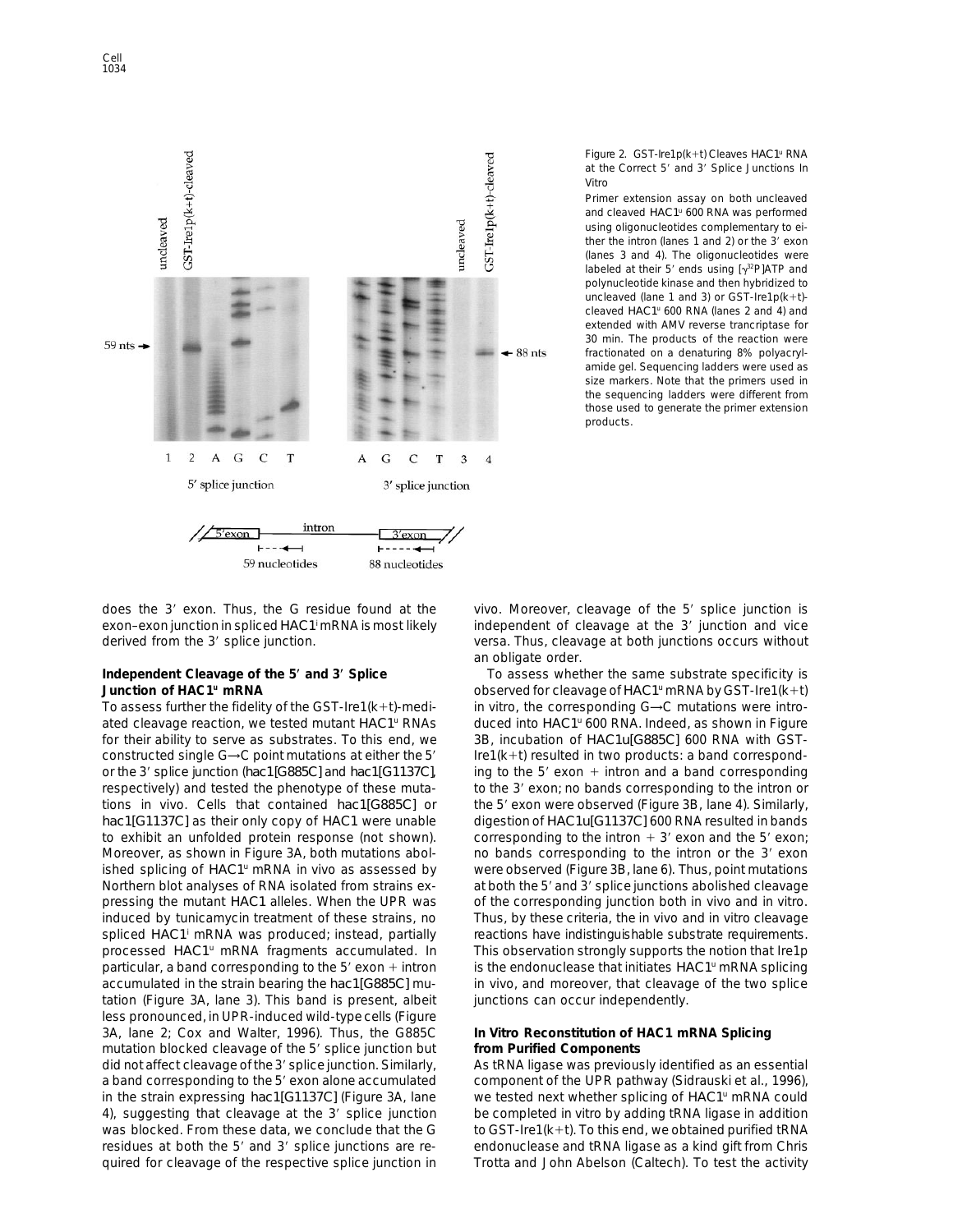

carrying the wild-type gene or either the 5° or 3° splice junction missing 3 nucleotides from the 3' exon. We consider it<br>mutation into  $\Delta$ hac1 cells. Splicing of the wild-type HAC1<sup>°</sup> mRNA is that these aborrantly aplic probe specific for *HAC1* mRNA. Each strain was grown to mid-log Ire1(k1t) or the tRNA ligase preparation that creates phase and incubated in the absence (lane 1) or presence (lanes 2–4) some heterogenetity in the ends of the exons products of  $5 \mu$ g/ml of tunicamycin. (We note that the cleavage products of prior to ligation. Such species were not detected by the mutant mRNA are stable enough to detect in this assay, although primer extension (Figure 2) and are therefore likely to the 5' exon + intron fragment is more stable than the cleaved 3' exon. This is in contrast to the ments demonstrate that we have successfully reconstinue that we have successfully reconsti-<br>accumulate to a significant degree [Sidrauski et al., 1996]. We con-<br>ments demonstrate that we have successfully reconstisider it possible that this results reflects a sustained interaction of tuted Ire1p/tRNA ligase–mediated splicing of HAC1<sup>u</sup>

vents its otherwise rapid degradation.) **of tRNA ligase in the reaction.**<br>(B) Wild-type *HAC1<sup>u</sup>* 600 RNA (lane 1-2) and *HAC1<sup>u</sup>* 600 RNAs bearing the *hac1u [G885C]* or the *hac1u [G1337C]* mutations were incubated in buffer alone (odd-numbered lanes) or in the presence of **Discussion**<br>GST-Ire1p(k+t) (even-numbered lanes), and the cleavage products were displayed on a denaturing 5% polyacrylamide gel. The aster-

of the purified protein fractions, we first used pre-tRNA<sup>phe</sup> as a substrate in a series of control reactions. As shown in Figure 4A (lane 3), tRNA endonuclease cleaved pretRNAphe to generate fragments corresponding to the intron, 5' exon, and 3' exon. As expected, when tRNA ligase was also added to this reaction, a new band corresponding to the spliced tRNAphe appeared (Figure 4A, lane 4). Note that  $GST-Iref(k+t)$  did not cleave pretRNAphe (Figure 4A, lane 2) and conversely that *HAC1u* 600 RNA was not cleaved by tRNA endonuclease (Figure 4B, lane 4), further confirming the substrate specificity of Ire1p for *HAC1u* RNA.

When *HAC1<sup>u</sup>* 600 RNA was incubated with GST-Ire1( $k+t$ ) and tRNA ligase in the presence of ATP and GTP, a new band appeared that corresponded in size to the two joined exons (Figure 4B, lane 3, arrow). This band was not observed when tRNA ligase was omitted (Figure 4B, lane 2), and tRNA ligase had no effect on *HAC1<sup>u</sup>* 600 RNA when GST-Ire1(k+t) was omitted (Figure 4B, lane 5). Similar results were obtained using the shorter *HAC1<sup>u</sup>* 508 RNA; with this substrate, the band corresponding to the ligated exons was of the expected smaller size (Figure 4B, lane 8). Thus, it appears that  $GST-Ire1(k+t)$  and tRNA ligase are sufficient to catalyze splicing of HAC1<sup>u</sup> 600 RNA in vitro.

To confirm that thenew bands observedin the splicing reaction indeed corresponded to correctly spliced *HAC1* RNA, we reverse-transcribed the products of the reaction with oligonucleotides complementary to the 3' exon followed by PCR amplification. As shown in Figure 4C, we detected a prominent smaller PCR product when tRNA ligase was added to the cleavage reaction (compare lane 3 with lanes 1 and 2, arrow). We cloned and sequenced PCR products from 5 independent reverse transcription reactions. DNA sequencing revealed that Figure 3. Independent Cleavage of *HAC1<sup>u</sup>* mRNA 5' and 3' Splice **in 3 of the 5 cases, the PCR products contained the correct splice junction. Thus, in the majority of cases, the** Point mutations in either the 5' splice junction G[G885C] or the 3' action of GST-Ire1(k+t) and tRNA ligase was sufficient to splice junction G*[G1337C]* were generated. **produce the accurately spliced product. In 1 of the 5** (A) In vivo splicing of both the 5' and 3' splice junction mutants cases, the PCR product was missing 10 nucleotides was tested by transforming a *HAC1*-containing centromeric plasmid from the 5' exon; in another case, the PCR product was carrying the wild-type gene or either the 5' or 3' splice junction missing 3 nucleotides from the 3' date 2), hact<sup>"</sup> [G885C] mRNA (lane 3), or hact<sup>"</sup> [G1337C] mRNA<br>(lane 2), hact<sup>"</sup> [G885C] mRNA (lane 3), or hact<sup>"</sup> [G1337C] mRNA a contaminating exonucleolytic activity in the GST-<br>(lane 4) were tested by Northern blot the partially cleaved mRNA with Ire1p and/or tRNA ligase that pre- mRNA in vitro and further support the direct involvement

isks represent unidentified fragments that do not correspond to We have presented evidence that the cytoplasmic/ expected cleavage products. **nuclear portion of the transmembrane protein Ire1p har**bors two distinct enzymatic activities: in addition to its previously characterized kinase activity (Mori et al., 1993; Shamu and Walter, 1996; Welihinda and Kaufman,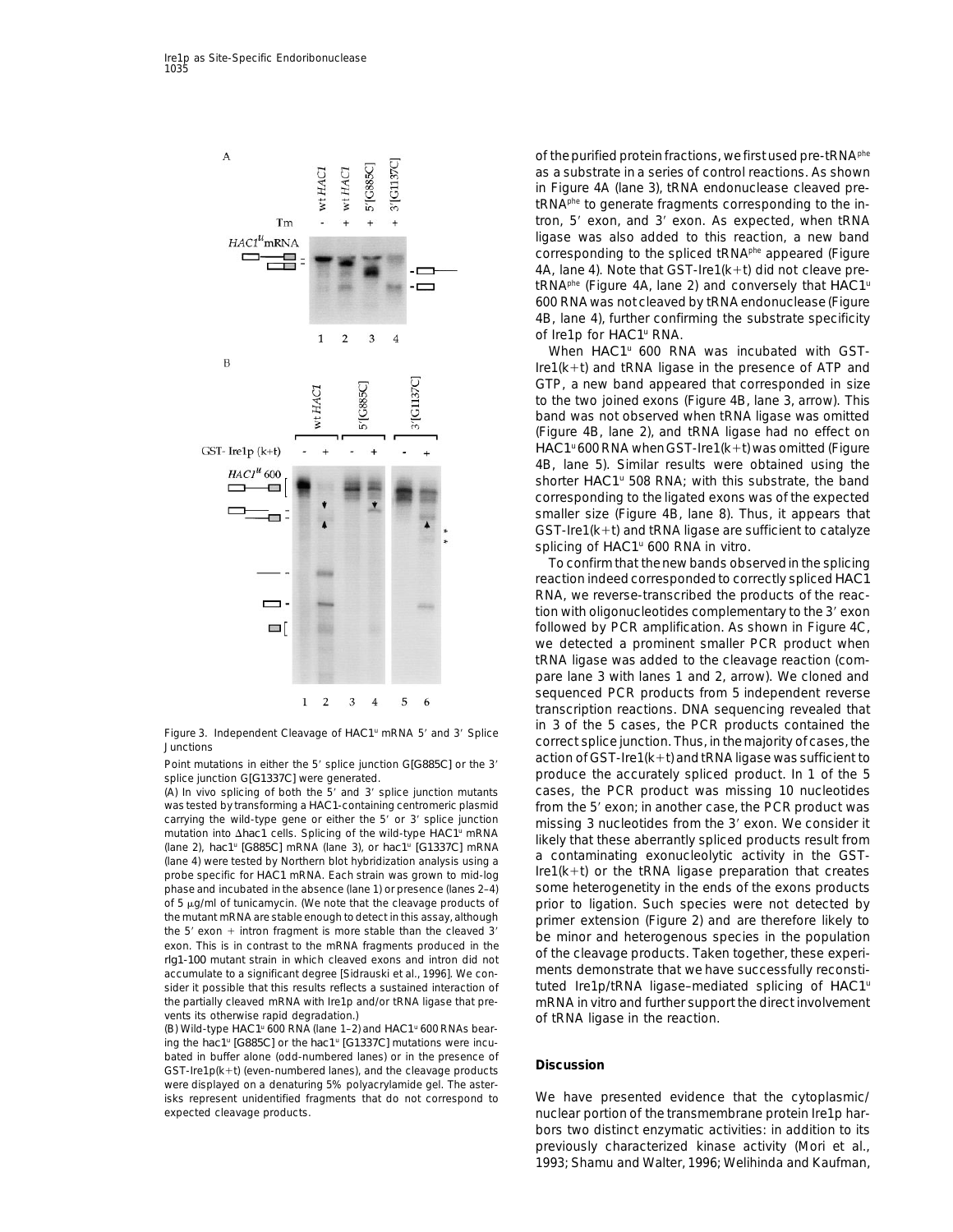

### Figure 4. In Vitro Reconstitution of *HAC1<sup>u</sup>* RNA Splicing

(A) In vitro transcribed pre-tRNA<sup>phe</sup> was incubated in the presence of GST-Ire1p(k+t) in kinase buffer and ATP (lane 2), tRNA endonuclease alone (lane 3), or tRNA endonuclease and tRNA ligase (lane 4) in tRNA-endonuclease buffer plus ATP and GTP, and the reaction products were fractionated on a denaturing 12% polyacrylamide gel. The mobility difference of the pre-tRNA intron upon incubation with tRNA ligase is likely due to the opening of the 2'-3' cyclic phosphodiester bond that results in an extra negative charge.

(B) In vitro transcribed HAC1<sup>u</sup> 600 RNA was incubated in kinase buffer in the presence of ATP and GTP with GST-Ire1p(k+t) (lane 2), GST-Ire1p(k+t), and tRNA ligase (lane 3); with tRNA ligase alone (lane 5); or in tRNA endonuclease buffer with tRNA endonuclease (lane 4). In vitro transcribed HAC1<sup>u</sup> 508 RNA containing the shorter 3' exon was incubated in the presense of GST-Ire1p(k+t) (lane 6) or GST-Ire1p(k+t) and tRNA ligase (lane 7) as described above. (C) Reverse transcription, followed by PCR amplification, was performed on uncleaved (lane 1), cleaved (lane 2), and spliced HAC1<sup>u</sup> 600 RNA (lane 3) using primers complementary to regions of the 5' and 3' exons. The PCR products were fractionated on a 1% agarose gel and stained with ethidium bromide.

1996), Ire1p displays endoribonuclease activity. In par- the bifunctional kinase/endonuclease Ire1p and tRNA ticular, we have shown that a purified GST-Ire1p fusion ligase, suffices to carry out the reaction accurately. containing the cytoplasmic/nuclear half of Ire1p is suffi- We embarked on this study because Ire1p resembled cient to cleave *HAC1<sup>u</sup>* mRNA, the pre-mRNA encoding mammalian RNase L. Although RNase L is a soluble, the UPR-specific transcription factor Hac1p, with preci- rather nonspecific nuclease, it has a number of features sion at both its 5' and 3' splice junctions. Thus, we that are intriguingly similar to Ire1p. First, considerable propose that Ire1p is the endonuclease that initiates the sequence similarity between the C-terminal tail domain spliceosome-independent *HAC1<sup>u</sup>* mRNA splicing event of RNase L and that of Ire1p suggests a common functhat constitutes a key regulatory step in the UPR path- tion (Figure 1A; Bork and Sander, 1993). Indeed, for way. Moreover, we have reconstituted the entire splicing RNase L it was demonstrated that the C-terminal tail reaction of *HAC1* mRNA by adding purified tRNA ligase domain is required for its nuclease activity, although the in addition to GST-Ire1p( $k+t$ ) to the in vitro reaction. domain by itself has not been shown to be active (B. This result supports the role of tRNA ligase in *HAC1* Dong and R. H. Silverman, personal communication). mRNA splicing that was previously suggested by the Thus, although we consider it likely that the active sites genetic identification of the tRNA ligase mutant allele of the nuclease activities of RNase L and Ire1p reside *rlg1-100*, which blocks *HAC1*<sup>"</sup> mRNA splicing in vivo in the C-terminal tail domains of the respective proteins, (Sidrauski et al., 1996). Thus, in contrast tospliceosome- this remains to be demonstrated directly for either mediated mRNA splicing, which is estimated to involve enzyme. more than 100 different components, the machinery that Second, the nuclease activity of RNase L, like that of carries out regulated *HAC1<sup>u</sup>* mRNA splicing is surpris-<br>Ire1p, is thought to be activated by oligomerization ingly simple: the sequential action of only two enzymes, (Dong and Silverman, 1995). Dimerization of RNase L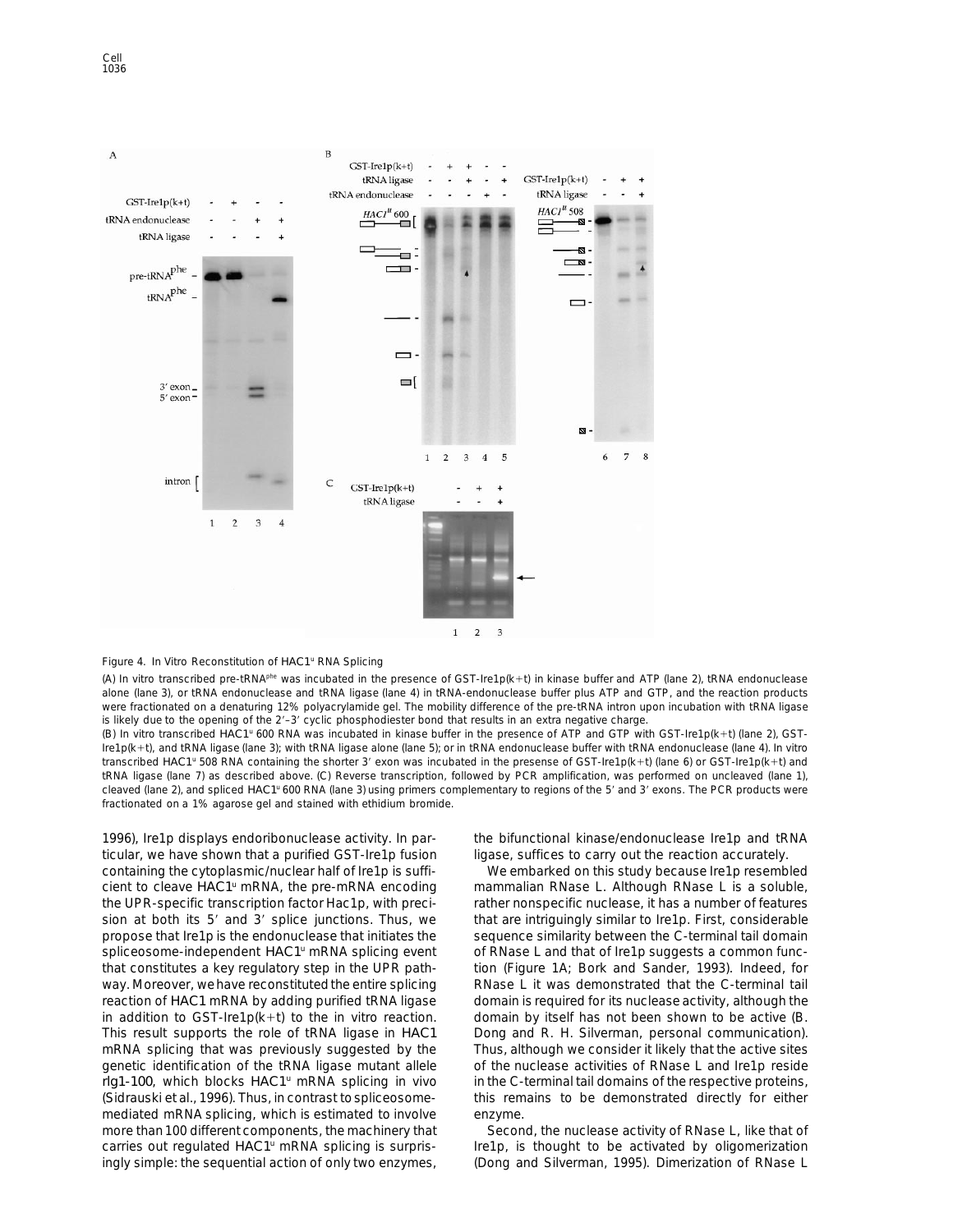is induced by binding of  $2'-5'$ -linked oligoadenylates In particular, through reconstitution of the splicing reac-(2-5A), small signaling molecules produced in cells that tion, we have unambiguously shown that *HAC1<sup>u</sup>* mRNA are treated with interferon, to the N-terminal half of splicing does not occur via a spliceosome-catalyzed RNase L, which is comprised of nine ankyrin repeats reaction. Spliceosome-mediated mRNA processing oc-(Hassel et al., 1993; Zhou et al., 1993). Thus, as for Ire1p, curs by two sequential transesterification reactions. the N-terminal portion of RNase L is involved in sensing a First, the 2' OH group of the branch point residue attacks signal that leads to oligomerization, which in turn causes the 5' splice junction to form the lariat and free 5' exon. activation of the enzyme. Second, the newly generated free 3' OH group of the

quence similarity to protein kinases. A functional kinase mRNA and the free intron lariat. The two cleavage reacdomain is required for Ire1p function in vivo (Mori et al., tions of a conventionally processed pre-mRNA must<br>1993: Shamu and Walter, 1996), and kinase activity as therefore occur in a strict sequence; cleavage of the 3' 1993; Shamu and Walter, 1996), and kinase activity as therefore occur in a strict sequence; cleavage of the 3'<br>assessed, by autophosphorylation, has been demon- splice site cannot occur without prior cleavage at the assessed by autophosphorylation has been demon- splice site cannot occur without prior cleavage at the<br>strated in vitro (Welihinda and Kaufman, 1996). In con- 5' splice site (reviewed by Moore et al., 1993). In constrated in vitro (Welihinda and Kaufman, 1996). In contrast, kinase activity has not yet been demonstrated trast, we observed that a point mutation at the 5' splice<br>for RNase L. Moreover, although the RNase activity of site blocks cleavage at that site completely while still<br> RNase L does not require ATP, the activity is stimulated allowing cleavage at the 3<sup>o</sup> splice site, both in vivo and<br>by adenosine pucleotides, including ATP, ADP, and the and the singlificant is incompatible with the chem by adenosine nucleotides, including ATP, ADP, and the in vitro. This result is incompatible with nonbudge with the chemistry of a spliceosome-catalyzed reaction.

domain, Ire1p(k+t) exhibits undiminished constitutive membered loop. The structural similarity of the two<br>HAC1<sup>u</sup> mRNA-specific nuclease activity (not shown). It splice junctions is very appealing because our model *HAC1*<sup>*v*</sup> mRNA–specific nuclease activity (not shown). It splice junctions is very appealing because our model<br>Femains possible that the enzyme concentration used sportulates that both sites are cleaved by the same endoremains possible that the enzyme concentration used postulates that both sites are cleaved by the same endo-<br>In the in vitro assays is sufficiently high to drive self- puclease. The predicted structural symmetry may reflec association. Alternatively, it is possible that even at binding of Ire1p as a dimer to *HAC1<sup>u</sup>* mRNA, assuming physiological concentrations  $Irelp(k+t)$  monomers have that each monomer contains an active site and that an intrinsic tendency to dimerize (and require adenosine each monomer active site recognizes one stem–loop. nucleotide binding to do so) and are normally kept apart Precedence for such a mechanism is found in Archaea: (and hence inactive) by a yet unidentified inhibitor when archaeal pre-tRNAs splice junctions display internal the UPR is not induced. Ire1p(k+t) would then be consti-  $2$ -fold symmetry, and the tRNA endonuclease from H. tutively active, because this inhibitor is absent in the in volcanni is a homodimer (Kleman-Leyer et al., 1997). vitro reconstituted system. The kinase activity of Ire1p Finally, our data suggest that Ire1p, or at least the may function in vivo to remove the putative inhibitor portion of the molecules that catalyze *HAC1<sup>u</sup>* mRNA

tion, the data presented here provide invaluable clues domain in the nuclear compartment where it collaboto the mechanism of the *HAC1*" mRNA splicing reaction. The rates with the nuclear-localized tRNA ligase (Clark and

Third, both RNases contain a domain with strong se-<br>5' exon attacks the 3' splice junction to form the ligated

nonhydrolyzable ATP analog AMP-PMP (Krause et al., of a spliceosome-catalyzed reaction.<br>
1986: Dong et al., 1994). In contrast, we have shown that c'in mRNA splicing resembles much more the<br>
that, unlike RNase L, lreft p s nuclease. The predicted structural symmetry may reflect

through phosphorylation. splicing, is localized to the inner nuclear membrane. Regardless of the precise mechanism of Ire1p activa- This localization places the kinase and C-terminal tail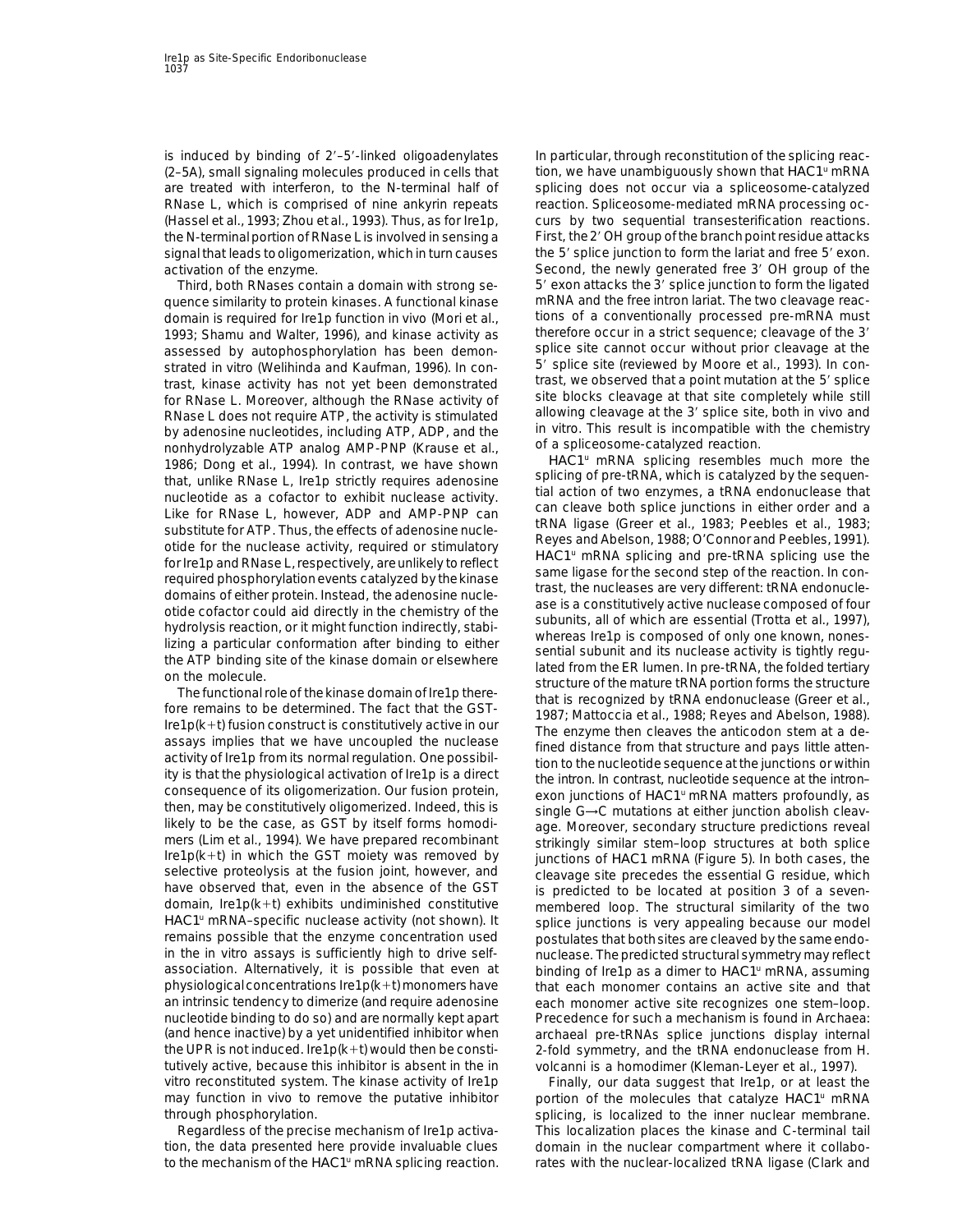

*HAC1* mRNA Splice Junctions **plementary to the intron was used.** The 5' end of the oligonucleotide

junctions of HAC1<sup>u</sup> mRNA. Ire1p cleaves before the third conserved junction. To map the 3' splice junction, an oligonucleotide (nt 1195– G residue of the seven-membered loop at both junctions. 1225) complementary to the 3' exon was used. The 5' end of the

before the spliced mRNA is exported to the cytosol. *Northern Analysis* Indeed, we have shown using pulse–chase experiments Northern blots were performed as described by Sidrauski et al. that cytosolic  $HAC1^u$  mRNA engaged on translating  $\mu$  Witro Transcription and Cleavage of HAC1 mRNA<br>polyribosomes (Cox and Walter, 1996) is not converted  $HAC1^i$  in Vitro transcription and Cleavage of HAC1 mRNA<br>to  $HAC1^$ only newly synthesized *HAC1<sup>u</sup>* mRNA can become pro- of ATP, GTP, and CTP, 100 μM of UTP, 50 μCi of α<sup>32</sup>P-UTP (10 cessed by Ire1p while it is still in the nucleus. Ire1p, mci/ml) (Amersham Corporation, Arlington Heights, IL), and 1 μg of<br>therefore, may transmit the signal from the ER lumen linearized plasmid. In vitro transcripts wer therefore, may transmit the signal from the ER lumen and inearized plasmid. In vitro transcripts were purified by gel electro-<br>directly across the inner purclear mombrane. Another and phoresis. The transcripts were eluted directly across the inner nuclear membrane. Another<br>possibility is that after activation in the peripheral ER<br>membrane, activated Ire1p may become relocalized to<br>membrane activated Ire1p may become relocalized to<br>The in v the inner nuclear membrane, presumably by diffusing buffer (20 mM HEPES, 1 mM DTT, 10 mM Mg(OAc)<sub>2</sub>, 50 mM KOAc) in the plane of the membrane through the nuclear pores. in the presence of 2 mM ATP and contained 2 ng (25,000 cpm) of By analogy with tRNA processing, we suggest that Ire1p purified labeled in vitro transcript and 0.5  $\mu$ g of the GST-Ire1p(k+t) may associate with tBNA ligase and band over the fusion protein. Samples were then extracted may associate with tRNA ligase and hand over the fusion protein. Samples were then extracted once with phenol-chlo-<br>HAC14 mPNA elequate products to the ligace in e production of representational precipitated, and analyzed HAC1" mRNA cleavage products to the ligase in a prod-<br>uct-substrate channeling reaction (Greer, 1986). In the *In Vitro Splicing of HAC1 mRNA rlg1-100* mutation, this link may be disrupted, thereby *HAC1* mRNA splicing reactions were carried out at 30°C in kinase explaining the pathway-specific phenotype of this muta- buffer (see above) in the presence of 2 mM each of ATP and GTP. tion that blocks  $HAC1^u$  mRNA ligation completely while<br>having no effect on pre-tRNA processing (Sidrauski et<br>al., 1996). With a reconstituted splicing reaction in hand,<br>these mechanistic conjectures can now be tested di-

The GST-Ire1p(kinase  $+$  tail) (Ire1-C-terminal domain, amino acids 556–1115) construct (pCS116) was made by PCR as described in complementary to the 3' exon and extending for 1 hr using AMV<br>Shamu and Walter (1996), and the PCR fragment was cloned into reverse transcriptase at 42°C. The cD Shamu and Walter (1996), and the PCR fragment was cloned into pGEX-2T (Pharmacia, Uppsala, Sweden). pCS116 was transformed to PCR amplification using oligonucleotides complementary to the<br>into the DH5-y strain of E coli. Cells were induced for 4 hr at 37°C 5' and 3' exons. The PCR pr into the DH5-a strain of E. coli. Cells were induced for 4 hr at 37°C 5' and 3' exons. The PCR products were cloned using the TA cloning<br>with IPTG, and the fusion protein was purified using glutathione- kit (Invitrogen, Sa with IPTG, and the fusion protein was purified using glutathione- kit (Invitrogen, Sepharose beads from Pharmacia (Uppsala, Sweden), and the sequenced. Sepharose beads from Pharmacia (Uppsala, Sweden).

To make the *HAC1<sup>u</sup>* 600 RNA in vitro transcription vector, a 600 bp *HAC1* fragment containing 181 nucleotides of the 5' exon, the **Acknowledgments** 252 nucleotide intron, and  $167$  nucleotide of the  $3'$  exon was amplified using Vent Polymerase (NEB, Beverly, MA) and then cloned into We thank Caroline Shamu for the GST-Ire1p(k+t) construct; Andy<br>pBluescript IISK(-) (Stratagene, La Jolla, CA) to generate pCF150. Libson for GST-cleaved Ir

The *HAC1<sup>u</sup>* 508 RNA in vitro transcription vector (pCF187) was also constructed by PCR and contains 181 nucleotides of the 5' exon, the 252 nucleotide intron, and 75 nucleotides of the 3' exon. The 5' and 3' splice junction mutants (G→C) were generated using the Quick-Change Site Directed Mutagenesis Kit (Stratagene, La Jolla, CA). The mutations were then subcloned into a yeast expression vector (pJC327) containing *HAC1* (pJC327 is a *LEU2* CEN/ARS derivative of pJC316 described in Cox and Walter, 1996). The *HAC1i* 348 RNA in vitro transcription vector (pCF198) contains the same 5' and 3' exonic regions as pCF150 but lacks the 252 nucleotide intron. The pT7-driven actin construct contains a 543 nucleotide actin premRNAfragment (nucleotides 610–1153) (gift from A. Zaug, University of Colorado, Boulder, CO).

### **RNA Analysis**

## *Primer Extension*

Primer extensions wereperformed as described in Stern et al. (1986). In brief, 10 ng of uncleaved or GST-Ire1p(k+t)-cleaved *HAC1<sup>u</sup>* 600 RNA were hybridized to 1 picomol of end-labeled oligonucleotide. Figure 5. Secondary Structure Prediction of Both the 5' and 3' To map the 5' splice junction, an oligonucleotide (nt 922-943) com-Similar stem-loop structures are predicted for the 5' and 3' splice was precisely 59 nucleotides downstream of the predicted 5' splice oligonucleotide was precisely 88 nucleotides downstream of the 3' splice junction. The primers were then extended for 30 min with AMV reverse transcriptase at 40°C. The products were then precipi-<br>Abelson, 1987) that completes *HAC1* mRNA processing<br>tated and analyzed on a denaturing 8% polyacrylamide gel.

above and displayed on a denaturing 12% polyacrylamide gel. *Reverse Transcriptase–PCR*

**Experimental Procedures** *HAC1* **mRNA** was incubated in the presence of GST-Ire1p(k+t) or  $GST-Ire1p(k+t)$  and  $tRNA$  ligase as described above. Samples were **Constructs and Expression of GST-Ire1p(k+t)** extracted once with phenol-chloroform and ethanol-precipitated.<br>
The GST-Ire1p(kinase + tail) (Ire1-C-terminal domain, amino acids<br>
First-strand cDNA synthesis was performed us

Libson for GST-cleaved Ire1p(k+t) protein; Chris Trotta and John